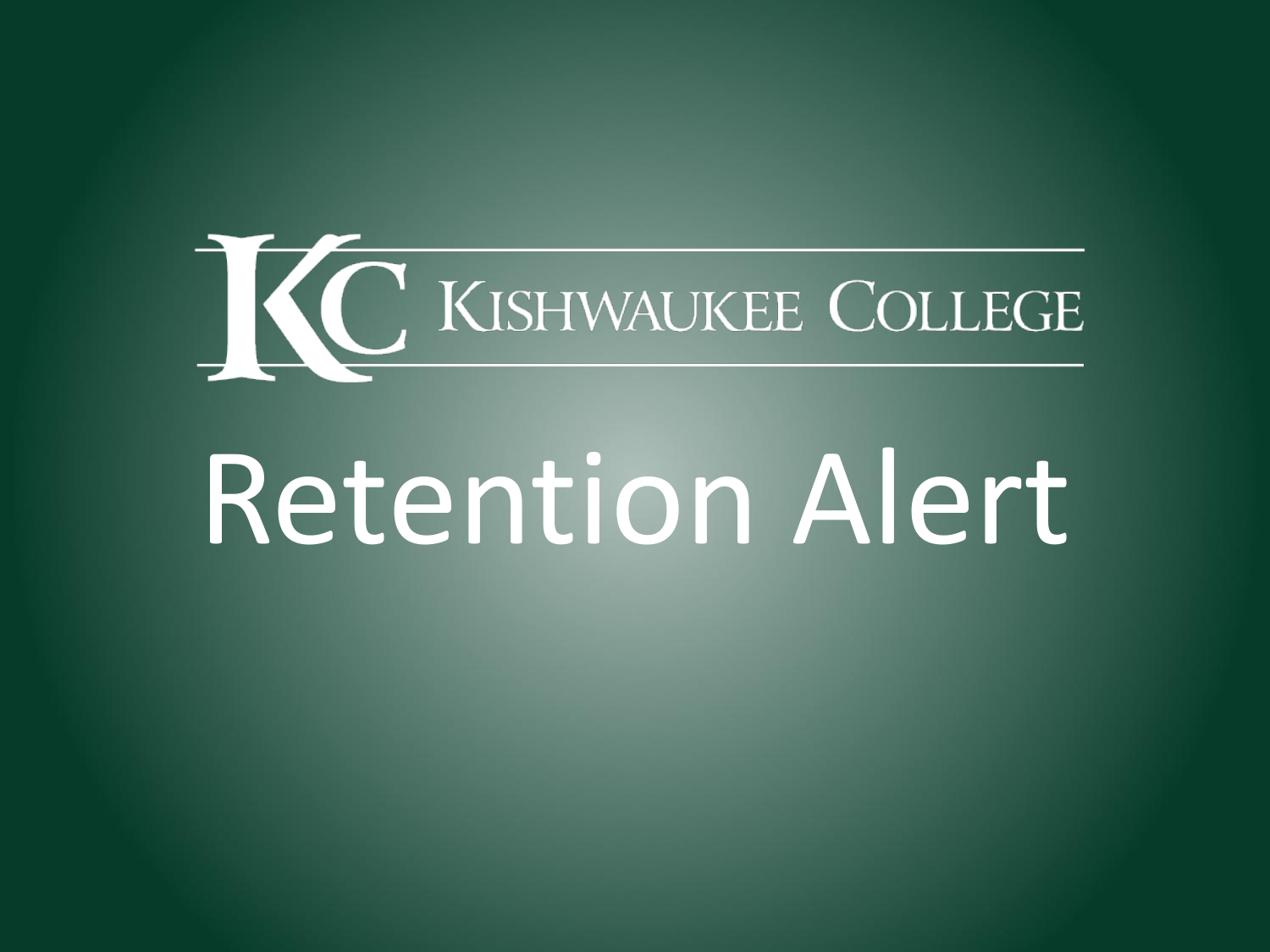

### What is Retention Alert?

- A system used to identify students who may need additional support to be successful in the classroom.
- Offers an opportunity for faculty to notify a student's assigned academic advisor/counselor when additional support services may be needed.
- Provides option for reporting on lack of attendance, missing assignments, currently **NOT** earning a grade of C or better, indicating financial need, indicating needing academic support (i.e. tutoring), and personal support needed.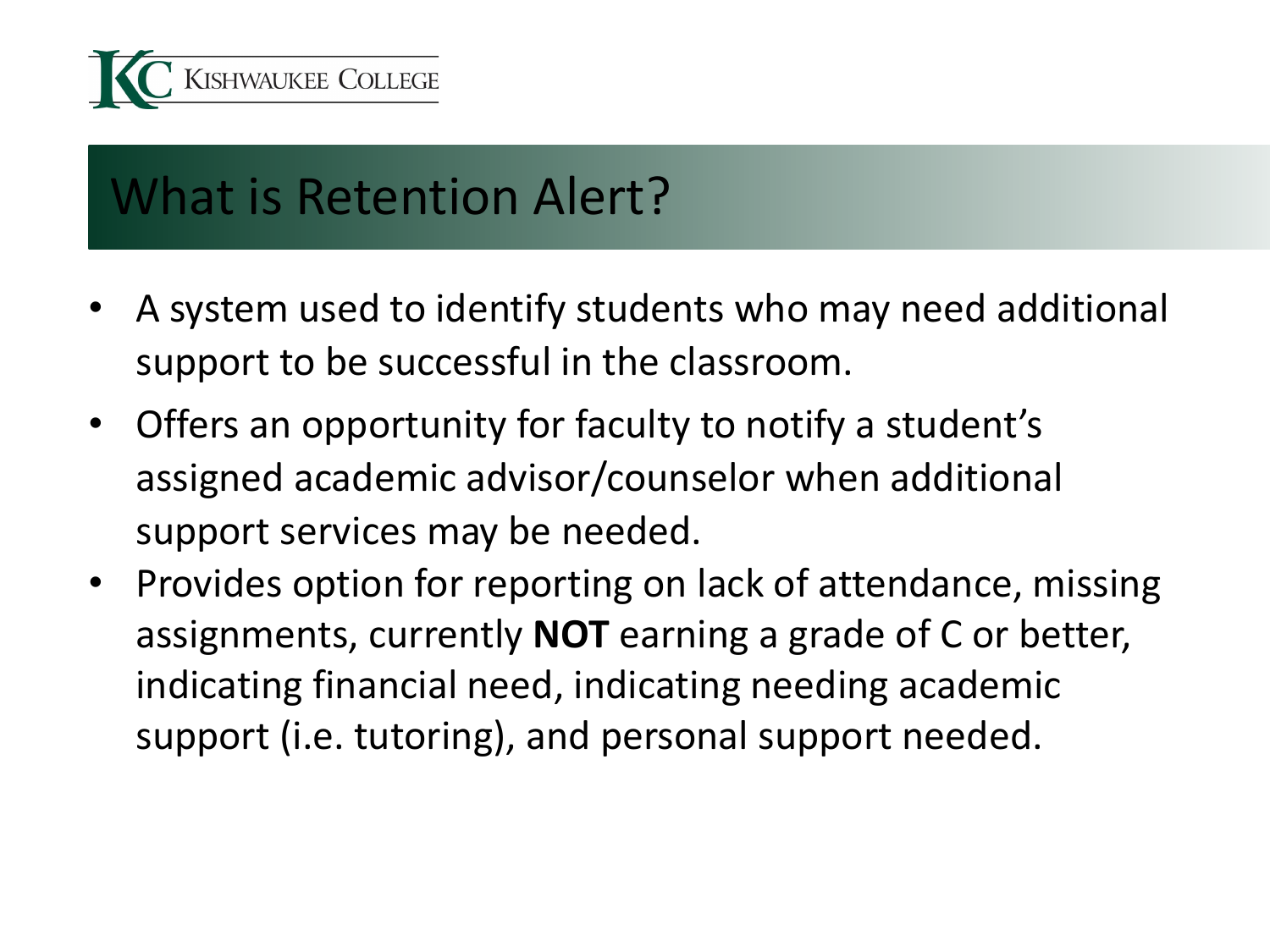

## **How Does the Process Work?**

**An email reminder will be sent to all faculty from the Office of Instruction at 4, 8 and 12 weeks offering the opportunity for a report to be submitted on any of the following items:** 

- Lack of Attendance
- Missing Assignments
- Currently **NOT** earning a grade of C or better
- Indicating Financial Need
- Indicating needing Academic Support (i.e. Tutoring)
- Personal Support Needed

\* Alerts can be submitted as needed not just at the 4, 8, & 12 reminders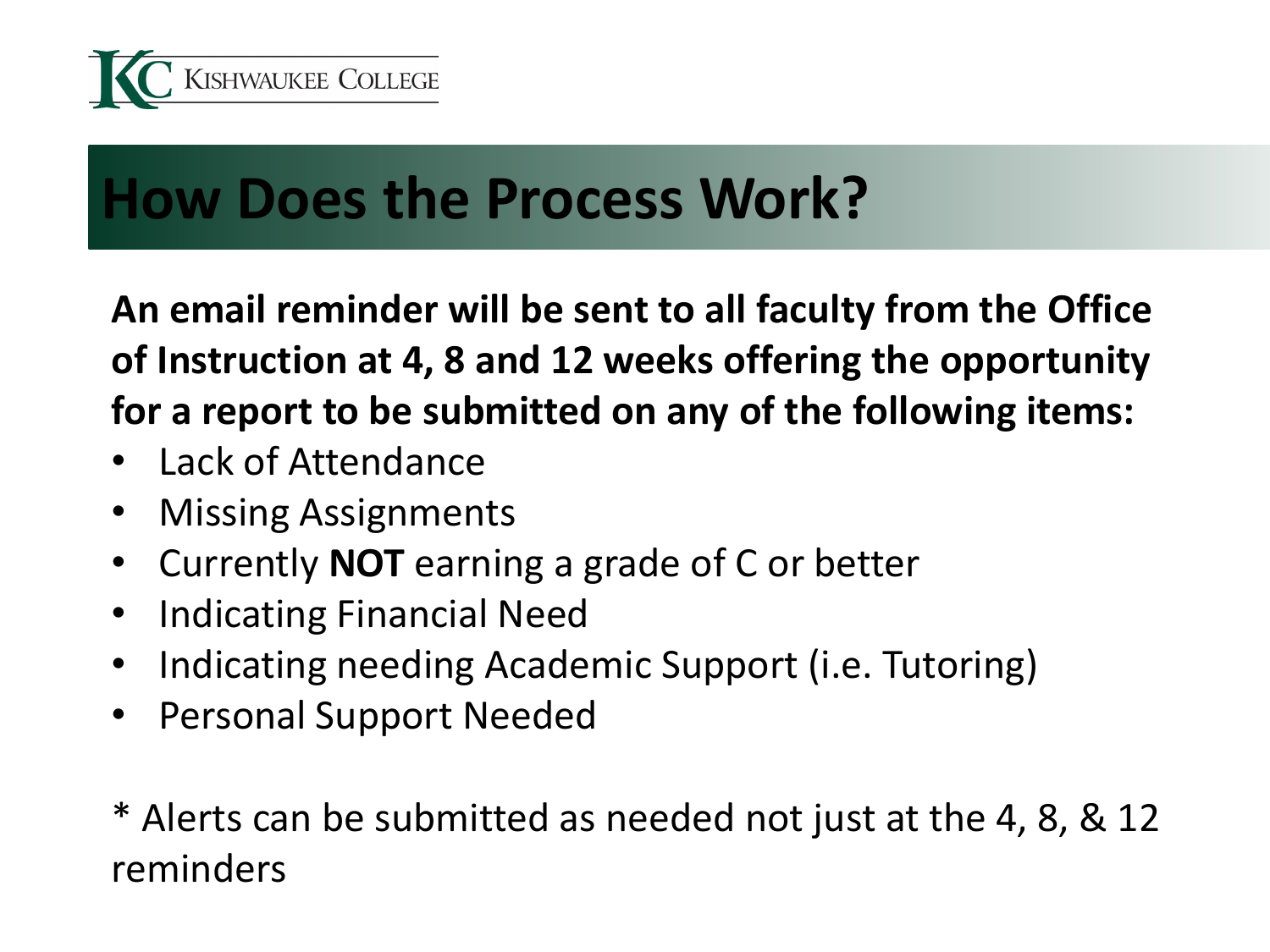

#### **Submission of a Retention Alert**

#### 1. Log into your self-service account.

#### 2. Choose the retention alert tab.

| Here you can view your tax form consents, earnings statements, banking information, timecards and<br>leave balances.                                                          | Here you can search for courses, plan your terms, and schedule & register your course sections.                                                         |
|-------------------------------------------------------------------------------------------------------------------------------------------------------------------------------|---------------------------------------------------------------------------------------------------------------------------------------------------------|
| A<br><b>Course Catalog</b><br>Here you can view and search the course catalog.<br>孟                                                                                           | Grades<br>Here you can view your grades by term.                                                                                                        |
| <b>Graduation Overview</b><br>$\odot$ s<br>Here you can view and submit a graduation application.                                                                             | <b>Enrollment Verifications</b><br>图<br>Here you can view and request an enrollment verification.                                                       |
| G<br><b>Transcript Requests</b><br>Here you can view and request a transcript.<br>출                                                                                           | Nonacademic Attendance<br><b>Co</b><br>Here you can view your nonacademic attendance                                                                    |
| <b>Academic Attendance</b><br>Α<br>Here you can view your attendances by term.                                                                                                | <b>Advising</b><br>Here you can access your advisees and provide guidance & feedback on their academic planning.                                        |
| Faculty<br>Here you can view your active classes and submit grades and waivers for students.                                                                                  | <b>Retention Alert</b><br>Here you can work retention cases or contribute retention information for a student.                                          |
| <b>Financial Management</b><br>Here you can view the financial health of your cost centers and your projects.                                                                 | <b>Student Finance Admin</b><br>Here you can view the Student Finance information as a student would so you can help the student with<br>any questions. |
| <b>Financial Aid Counseling</b><br>$\boxed{5}$<br>Here you can view the Financial Aid Hub information as a student would so you can help the student<br>answer any questions. |                                                                                                                                                         |

@ 2000-2021 Ellucian Company L.P. and its affiliates. All rights reserved. Privacy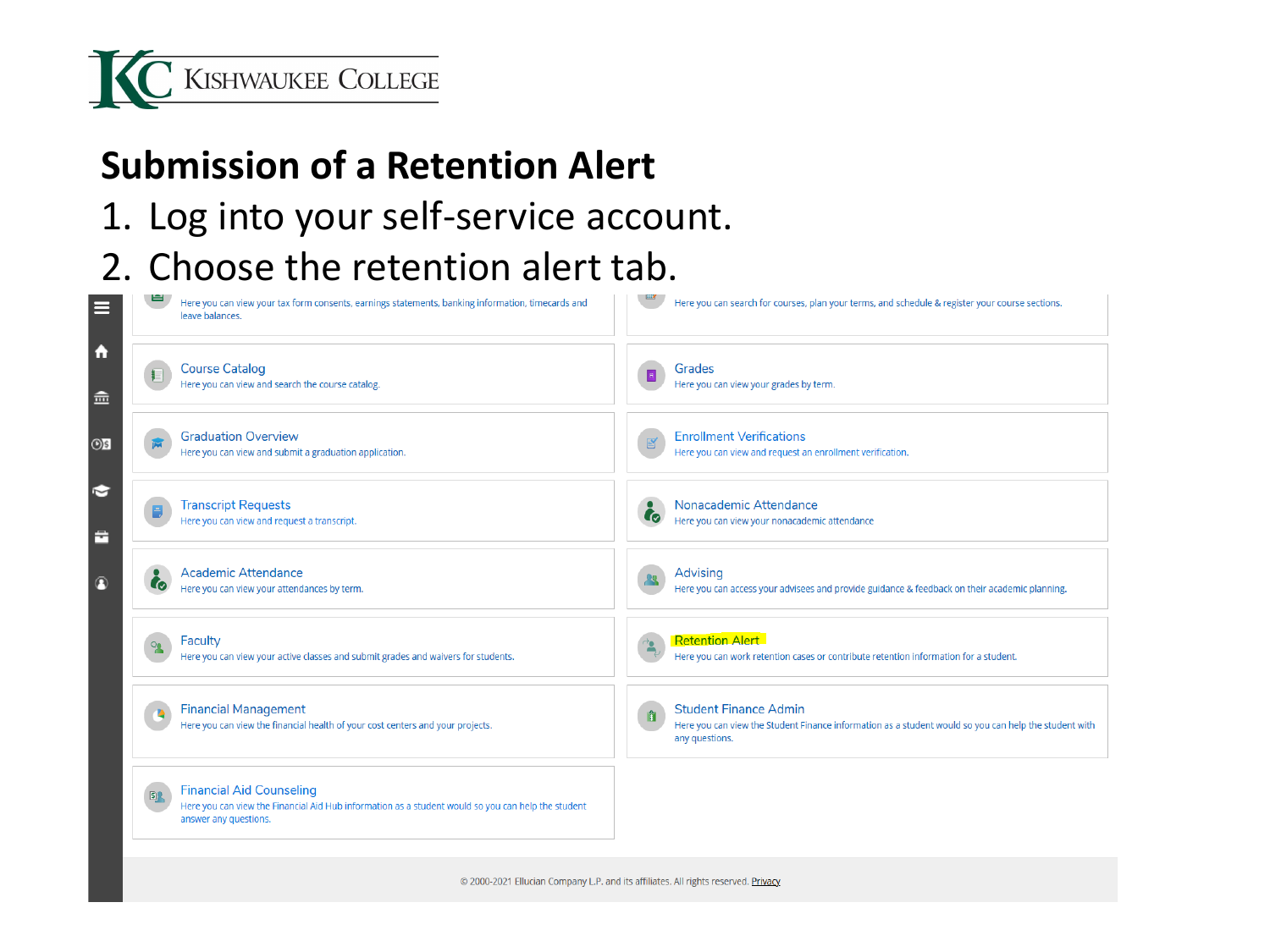

- 3. Enter the student's name.
- 4. Choose the case type.
- 5. Enter summary or notes if needed.
- 6. Save the case.

| <b>C KISHWAUKEE COLLEGE</b><br>$\equiv$                              | $\beta$ ehermann $\beta$ sign out | $\odot$ Help |
|----------------------------------------------------------------------|-----------------------------------|--------------|
| Daily Work Retention Alert Work Cases                                |                                   |              |
| <b>Retention Alert</b>                                               |                                   |              |
| <b>My Contributions</b><br><b>Contribute Retention Info</b><br>Cases |                                   |              |
| <b>Student Name or ID</b><br>$\alpha$                                |                                   |              |
| <b>Retention Case for</b>                                            |                                   |              |
| <b>Actions</b>                                                       |                                   |              |
| Type of Issue *<br>Select a Case Type                                |                                   |              |
| Summary *<br>Enter summary details here                              |                                   |              |
| Detailed Notes *                                                     |                                   |              |
| Add comment                                                          |                                   |              |
| Save<br>Cancel                                                       |                                   |              |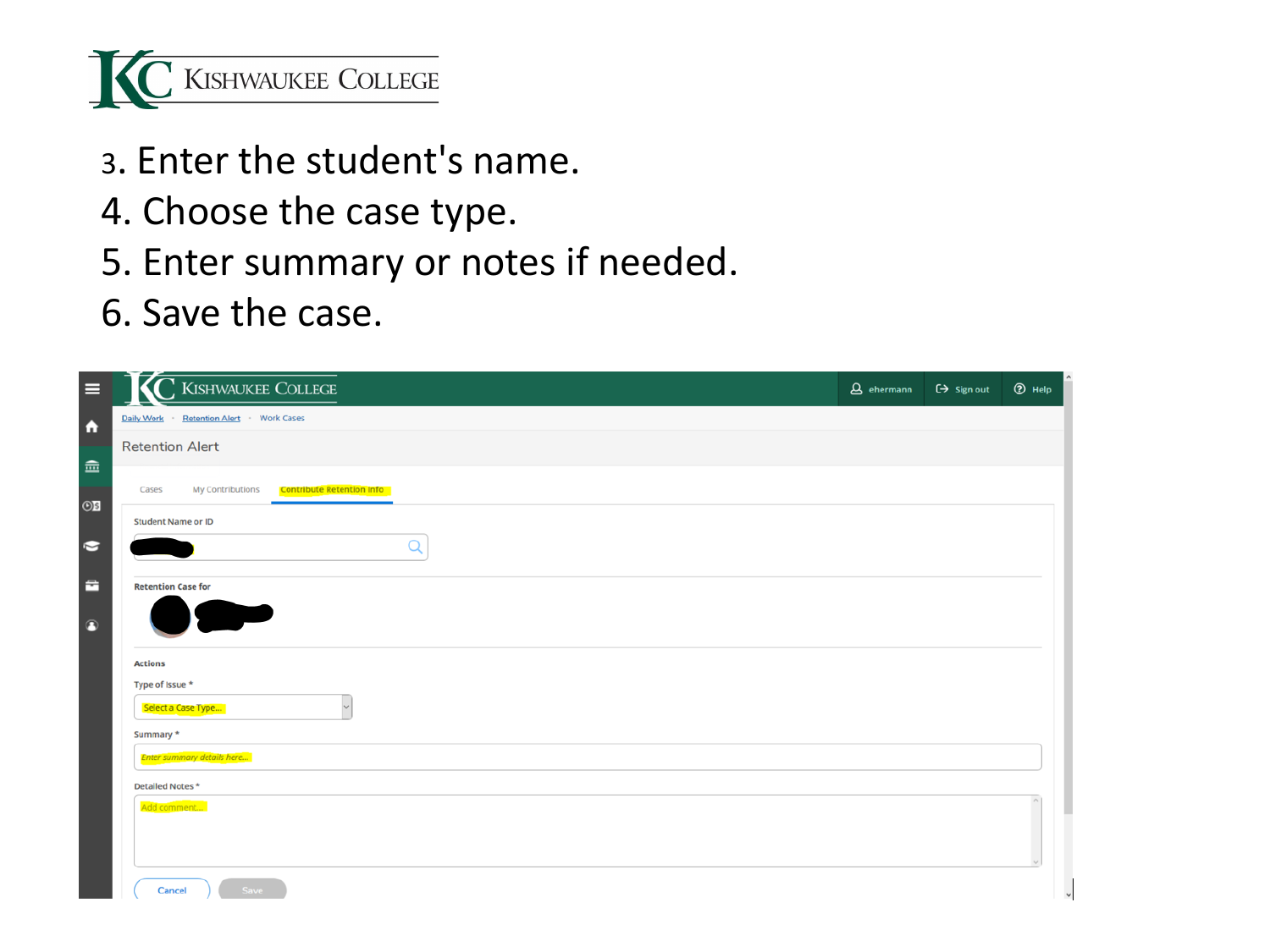

#### **What happens next?**

- The assigned academic advisor is also notified that they have a retention case that needs their attention.
- The advisor then logs into self-service to see the alert and follows up with the student.
- Once follow-up is complete the advisor marks the status as complete in self-service.
- Faculty can log back in to see if the case has been closed.